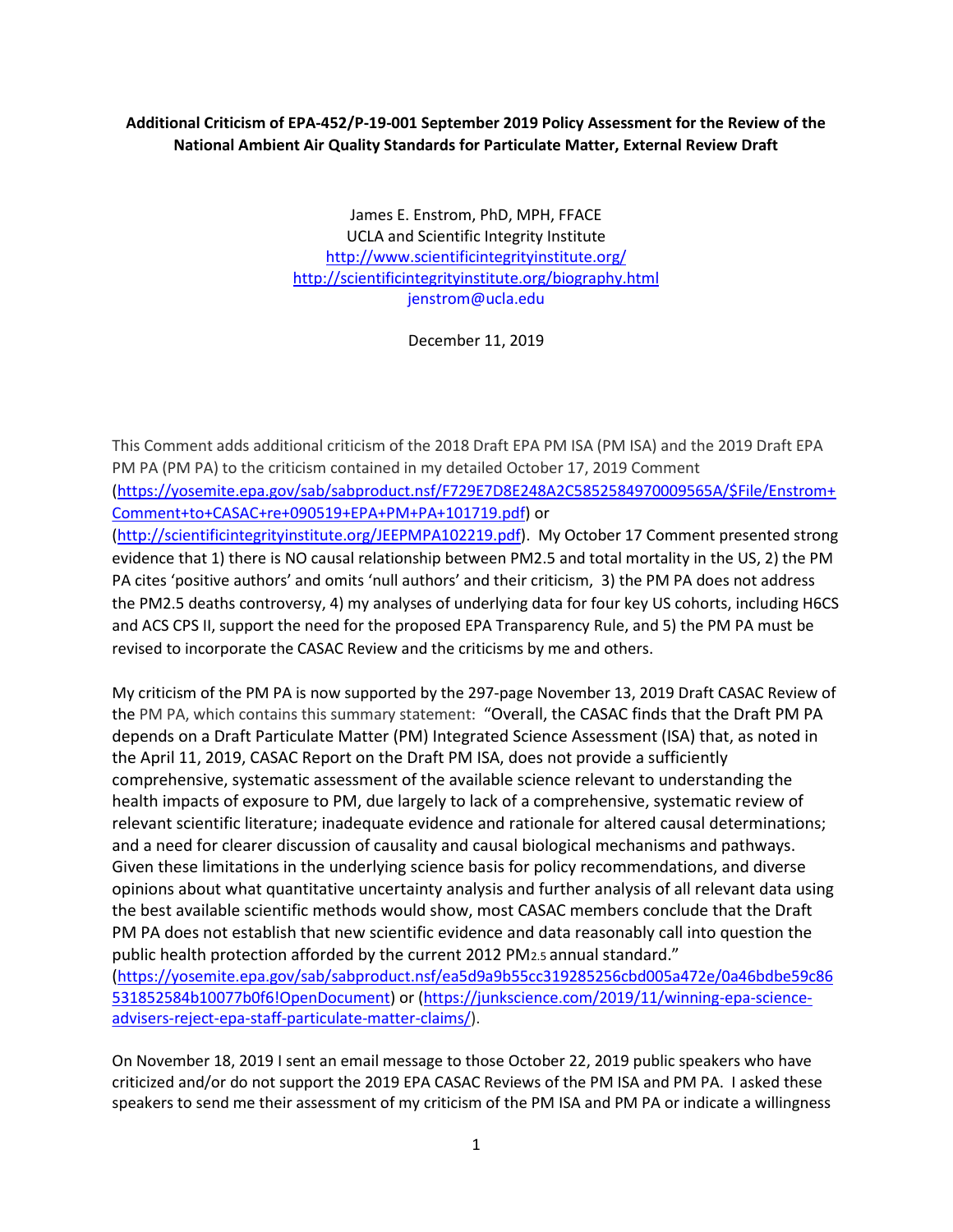to discuss my criticism [\(http://www.scientificintegrityinstitute.org/CASACCritics111819.pdf\)](http://www.scientificintegrityinstitute.org/CASACCritics111819.pdf). Not one of the speakers who received my message has responded to my offer. This nonresponse indicates that it is virtually impossible to have a dialog with PM2.5 investigators who do not agree with me scientifically. No one wants to discuss any of the issues in my October 17 Comment, particularly the fact that my independent reanalysis of CPS II data has revealed severe flaws in the primary study underlying the PM2.5 NAAQS. Five individuals and two organizations who received my November 18 email message made comments to EPA CASAC on December 3 and none of them addressed the points in my October 17 Comment.

Therefore I am so appreciative of the excellent work of the current CASAC, which has produced a Draft Review that identifies serious flaws in the PM ISA and PM PA, consistent with the findings in my October 17 Comment. Rather than specific comments about the details the CASAC Draft Review, I describe three clear examples of serious corruption in the assessment of PM2.5 health effects that are not known to CASAC and that are highly relevant to the PM2.5 NAAQS. These examples illustrate the five types of bias that have led to exaggerated PM2.5 health effects: investigator bias, journal editor bias, journal reviewer bias, EPA funding bias, and EPA assessment staff bias. Given these serious biases and flaws, an entire reassessment of the PM2.5 NAAQS is justified.

1) 2018 Draft EPA PM ISA and 2019 Draft EPA PM PA Violate EPA Principles of Scientific Integrity

On June 12, 2019 I submitted a formal complaint to EPA Scientific Integrity Official (SIO) Francesca T. Grifo, PhD, against Assessment Lead Jason D. Sacks, MPH, regarding the 2018 Draft EPA PM ISA [\(http://www.scientificintegrityinstitute.org/SOIGrifo061219.pdf\)](http://www.scientificintegrityinstitute.org/SOIGrifo061219.pdf). I presented strong evidence that Mr. Sacks violated the basic rule for ethical behavior by EPA employees regarding "Interpreting and presenting results" as defined in the EPA Principles of Scientific Integrity. I stated that three sentences in Section 11.2.7 'Summary and Causality Determination' are utterly false regarding US evidence: 'Recent extended analyses and reanalysis of these cohorts continues to support this relationship, demonstrating consistent positive associations for total (nonaccidental mortality),' 'Overall, recent epidemiologic studies build upon and further reaffirm the conclusions of the 2009 PM ISA for total mortality,' and 'Collectively, this body of evidence is sufficient to conclude that a causal relationship exists between long-term PM2.5 exposure and total mortality.'

In his September 4, 2019 response to my June 12, 2019 complaint, Deputy SIO Vincent Congliano, PhD, did not address my specific evidence that Mr. Sacks violated the basic rule for ethical behavior by EPA employees regarding "Interpreting and presenting results." Instead he stated "peer review by a federal advisory committee with the accompanying public comment satisfies the requirements of EPA's Scientific Integrity Policy" [\(http://www.scientificintegrityinstitute.org/SOIGrifo090419.pdf\)](http://www.scientificintegrityinstitute.org/SOIGrifo090419.pdf). His response indicates that the EPA SIO does not require that EPA staff, specifically Assessment Lead Sacks, prepare "a comprehensive, systematic review of relevant scientific literature" in the PM ISA and the PM PA. Instead, the EPA SIO expects "peer review by a federal advisory committee [CASAC] with the accompanying public comment [like mine]" to force EPA staff to hopefully produce "a comprehensive, systematic review of relevant scientific literature." In my opinion, current key EPA senior staff like Mr. Sacks have indeed violated the EPA Principles of Scientific Integrity regarding "Interpreting and presenting results" and should no longer be involved in preparing the PM ISA and the PM PA.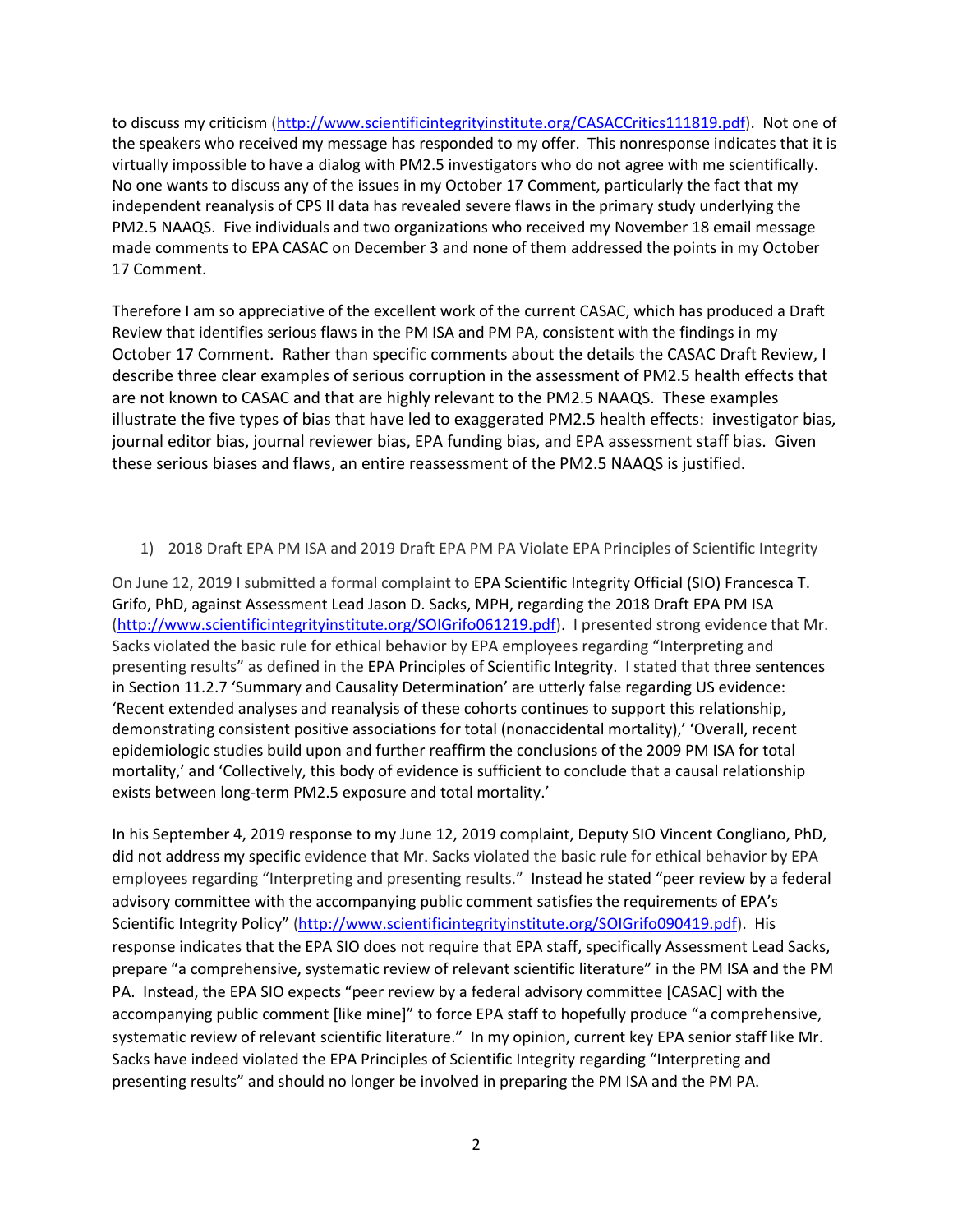2) Deliberate Falsification of Research Record re Enstrom Reanalysis of ACS CPS II Cohort Data

Since 2016 I have possessed the original de-identified version of the underlying data for the 1,200,000 US subjects in the 1982 ACS Cancer Prevention Study (CPS II) cohort, which ACS followed for mortality from 1982 to 1988. The positive relationship between PM2.5 and total mortality in the CPS II cohort (Pope 1995) provided the primary epidemiologic evidence that was used to establish the 1997 PM2.5 NAAQS. The reanalysis presented in Enstrom 2017 (<https://doi.org/10.1177/1559325817693345>) and Enstrom 2018 [\(https://doi.org/10.1177/1559325818769728\)](https://doi.org/10.1177/1559325818769728) provides unrefuted evidence that the positive relationship in Pope 1995 is not robust. Specifically, Table 3 of Enstrom 2018 shows substantial variation in the 1982-1988 relative risk (RR and 95% CI) of total mortality associated with PM2.5 defined in two different ways. For CPS II subjects residing in 47 US counties, RR = 1.081 (1.036-1.128) based on the 1979-1983 HEI PM2.5 values used in Pope 1995, but RR = 1.021 (0.984-1.058) based on the 1979- 1983 IPN PM2.5 values used in Enstrom 2017 and Enstrom 2018. My reanalysis challenges the validity of the PM2.5 NAAQS and demonstrates the urgent need for the proposed EPA Transparency Rule.

Instead of acknowledging my reanalysis, the Pope 1995 authors and other PM2.5 investigators have simply refused to cite it and are now falsifying the research record regarding the 25-year PM2.5 deaths controversy. ACS Officials Gapstur and Brawley still have not acknowledged that I possess the CPS II data and they have refused to respond to my 2019 emails. In 2017 they implied that Enstrom 2017 was not based on CPS II data, but Enstrom 2018 proves conclusively that Enstrom 2017 is based on CPS II data. Pope has published three recent articles on the relationship between PM2.5 and total mortality using US National Health Interview Survey cohort data: April 1, 2018 *[Air Quality, Atmosphere & Health](https://link.springer.com/journal/11869)* article [\(https://doi.org/10.1007/s11869-017-0535-3\)](https://doi.org/10.1007/s11869-017-0535-3), July 24, 2019 *EHP* article [\(https://doi.org/10.1289/EHP4438\)](https://doi.org/10.1289/EHP4438), and November 21, 2019 *Environmental Health* article [\(https://doi.org/10.1186/s12940-019-0544-9\)](https://doi.org/10.1186/s12940-019-0544-9). All three articles omit reference to Pope 1995, HEI 2000, HEI 2009, Enstrom 2017, and Enstrom 2018, thereby falsifying the research record regarding my peer reviewed evidence challenging the validity of Pope 1995 and related PM2.5 death claims.

The May 3, 2018 *PLoS Medicine* Editorial by Ioannidis "All science should inform policy and regulation" [\(https://doi.org/10.1371/journal.pmed.1002576\)](https://doi.org/10.1371/journal.pmed.1002576) praises HEI 2000 with regard to Pope 1995: "importantly, detailed re-analysis of results and assessment of their robustness by entirely independent investigators." Although Enstrom 2017 found that the Pope 1995 results were not robust, Ioannidis omitted reference to Enstrom 2017. The August 20, 2019 *PLoS Biology* Primer by Ioannidis "Air pollution as cause of mental disease: Appraisal of the evidence" [\(https://doi.org/10.1371/journal.pbio.3000370\)](https://doi.org/10.1371/journal.pbio.3000370) omitted reference to Enstrom 2017 and Enstrom 2018 and stated regarding the Pope 1995 findings that the HEI 2000 "reanalyses reached mostly similar conclusions, although there are still some dissenters."

The December 1, 2019 *AnnalsATS* Focused Review by Schraufnagel and Balmes *"*Health Benefits of Air Pollution Reduction" [\(https://doi.org/10.1513/AnnalsATS.201907-538CME\)](https://doi.org/10.1513/AnnalsATS.201907-538CME) claims that total mortality can be reduced by reduction of PM2.5 but does not acknowledge the 2018 Intrepid Insight evidence in my October 17 Comment that there is NO *causal* relationship between PM2.5 and total mortality in nine US cohort studies. This review also omits reference to Enstrom 2017 and Enstrom 2018. Enstrom 2018 contains Figure 3 based on Jerrett 2007 [\(http://scientificintegrityinstitute.org/jerrett051707.pdf\)](http://scientificintegrityinstitute.org/jerrett051707.pdf), which shows no reduction in PM2.5-related mortality relative risk from 1982 to 2000 in the CPS II cohort.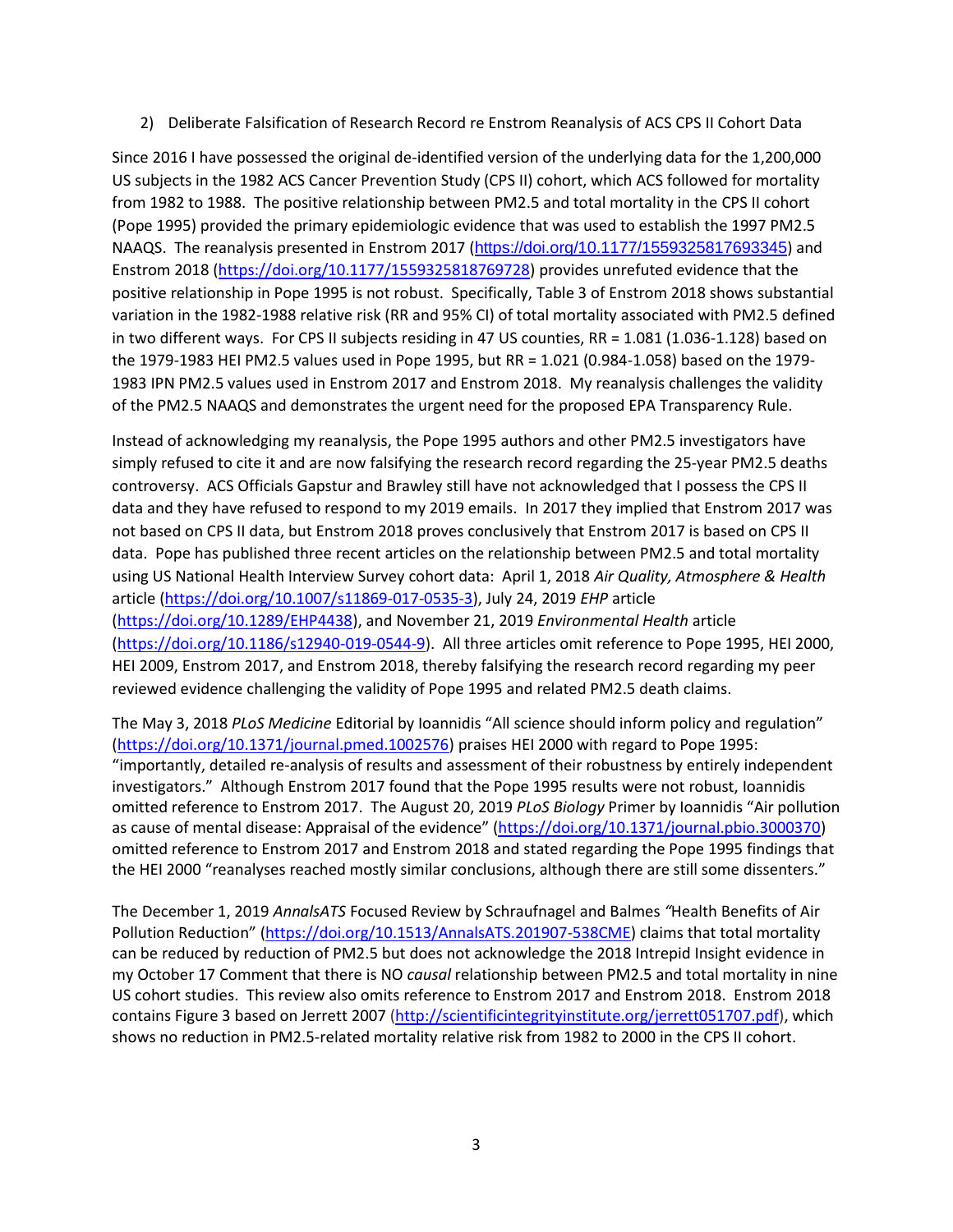## 3) *Science* and AAAS Continue to Aggressively Oppose the Proposed EPA Transparency Rule

On November 26, 2019, Herbert Holden Thorp, Editor-in-Chief of the *Science* family of journals [\(https://www.sciencemag.org/news/2019/08/aaas-names-chemist-holden-thorp-editor-chief-science\)](https://www.sciencemag.org/news/2019/08/aaas-names-chemist-holden-thorp-editor-chief-science), along with the editors of *Nature, PLoS, PNAS, Cell Press*, and *Lancet*, issued a "Joint statement on EPA proposed rule and public availability of data (2019)," which was published as a Letter in December 6, 2019 *Science* [\(https://doi.org/10.1126/science.aba3197\)](https://doi.org/10.1126/science.aba3197). Also, *Science* published a December 6 news item about this letter [\(https://www.sciencemag.org/news/2019/11/major-journal-editors-blast-epa-s](https://www.sciencemag.org/news/2019/11/major-journal-editors-blast-epa-s-secret-science-rule-again)[secret-science-rule-again\)](https://www.sciencemag.org/news/2019/11/major-journal-editors-blast-epa-s-secret-science-rule-again). Two key sentences in the letter are "As leaders of peer-reviewed journals, we support open sharing of research data, but we also recognize the validity of scientific studies that, for confidentiality reasons, cannot indiscriminately share absolutely all data" and "We are also concerned about how the agency plans to consider options related to existing regulations." These sentences are very deceptive because the proposed EPA Transparency Rule does not require that investigators whose research is used as the basis for EPA regulations to "indiscriminately share absolutely all data." There just needs to be enough access to underlying data to independently assess the validity of implausible and widely disputed environmental claims, such as, the claim that PM2.5 causes premature deaths. Absolute confidentiality can be maintained if the investigators involved in the data sharing are ethical and the data involved are de-identified to the degree necessary to protect subject confidentiality.

In addition, on December 6, 2019, Marie Lynn Miranda, Professor of Statistics and Immediate Past Provost of Rice University, authored a lead *Science* Editorial "Getting the EPA back on track" [\(https://doi.org/10.1126/science.aba3769\)](https://doi.org/10.1126/science.aba3769). This editorial contains inaccurate statements like "The EPA's proposed transparency rule does not ensure research rigor or improve transparency" and "Work by the Health Effects Institute, in which an industry-government–funded partnership reanalyzed data from the Harvard Six Cities Study and the American Cancer Society Study on the link between particulate matter pollution and mortality, represents an excellent model for evaluating the validity of research pivotal to environmental health regulations without compromising confidentiality or excluding studies." My independent reanalysis of ACS CPS II data, as described in Enstrom 2017 and Enstrom 2018, clearly demonstrates that data access does improve research rigor and transparency. Furthermore, my reanalysis reveals serious flaws in HEI 2000, the HEI Reanalysis of Pope 1995, and challenges the validity of the PM2.5 NAAQS. Either Miranda was and is not aware of my reanalysis or she deliberately ignored it. In any case, I have strong evidence supporting the value of the proposed EPA Transparency Rule. I have submitted a Letter to *Science* that addresses the inaccuracies in the Joint Statement and the Miranda Editorial [\(http://scientificintegrityinstitute.org/Science121119.pdf\)](http://scientificintegrityinstitute.org/Science121119.pdf).

A major problem is the fact that *Science* and the other cited journals do not publish null findings that challenge the validity of existing EPA NAAQS and EPA regulations. For example, my 2017 reanalysis of the ACS CPS II data identified major flaws in the seminal Pope 1995 article, which provided the primary evidence used to establish the 1997 EPA PM2.5 NAAQS. The way *Science* dismissed my strong evidence that PM2.5 does not cause premature deaths is consistent with their repeated editorial opposition to data transparency and objective assessment of PM2.5 death claims [\(http://www.scientificintegrityinstitute.org/CPSIIRej122716.pdf\)](http://www.scientificintegrityinstitute.org/CPSIIRej122716.pdf).

On July 5, 2016 I submitted to *Science* for peer review my Manuscript No. aah4744 "Fine Particulate Matter and Mortality in Cancer Prevention Study Reanalysis." The Abstract clearly stated the importance of the data access necessary for my reanalysis: "Background. The EPA National Ambient Air Quality Standard (NAAQS) was established in 1997 for fine particulate matter (PM2.5), largely because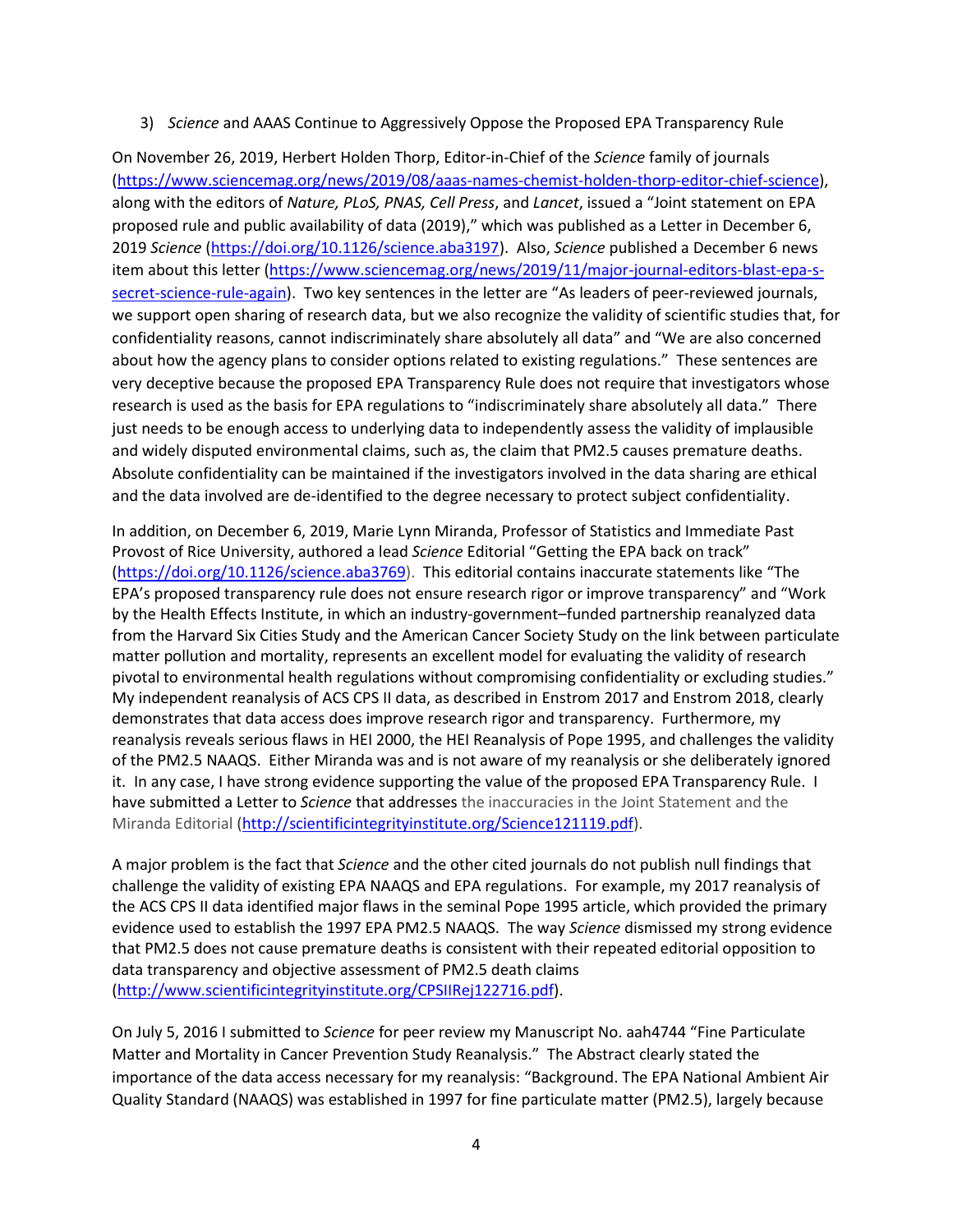of its positive relationship to mortality in the 1982 American Cancer Society (ACS) Cancer Prevention Study (CPS II) cohort. This implausible and contested relationship has been used to justify many costly EPA regulations, most recently the Clean Power Plan. This paper presents the first truly independent examination of the CPS II data. . . . Conclusions. No significant relationship between PM2.5 and total mortality in the CPS II cohort was found when the best available PM2.5 data was properly included. The 1995 analysis and 2000 reanalysis misrepresented and exaggerated this relationship by selective use of CPS II and PM2.5 data. These findings demonstrate the importance of independent analysis of underlying data and raise serious doubts about the epidemiologic evidence supporting the PM2.5 NAAQS." On July 8, 2016 my manuscript was rejected after initial screening and NO in-depth review. This immediate rejection occurred in spite of the fact that my Reference 2 was the July 25, 1997 "Showdown over clean air science" article in *Science*, which described the PM2.5 deaths controversy. After I appealed the rejection, I was informed on July 11, 2016 that *Science* would not consider ANY resubmission of the manuscript. On July 13, 2016 I submitted to *Science Advances* for peer review the same manuscript, Manuscript No. ScienceAdvances-D-16-01615. On July 30, 2016 the manuscript was rejected after initial screening and NO in-depth review. The manuscript was eventually published on March 28, 2017 in *Dose-Response*, after being rejected by seven major journals. My independent reanalysis was possible because I was able to legally obtain an original version of the 1982-1988 CPS ACS II cohort data and documentation. Although, my reanalysis strongly challenges the validity of Pope 1995 and the epidemiologic justification for the 1997 PM2.5 NAAQS, it has been totally ignored by *Science*.

*Science's* repeated opposition to PM2.5 data transparency is further reflected in its extensive collaboration with the Union of Concerned Scientists (UCS), which has NO relevant expertise in PM2.5 science. In Summer 2015 nine accomplished scientists, including myself, responded to the May 29, 2015 *Science* Perspective "Congress's attacks on science-based rules" written by nine leaders of UCS and six others. *Science* immediately rejected without peer review three versions of our response to the UCS's misrepresentations regarding the need transparency and reproducibility in order to properly justify EPA regulations. This entire saga is described in the December 15, 2015 National Association of Scholars Blog "Concerns about National Academy of Sciences and Scientific Dissent" by Peter Wood, which describes examples of *Science's* suppression of minority views on the linear no threshold (LNT) hypothesis, man-made global warming (AGW), and PM2.5 deaths by then *Science* Editor-in-Chief Marcia McNutt [\(https://www.nas.org/blogs/dicta/nas\\_letter\)](https://www.nas.org/blogs/dicta/nas_letter). The bottom line is that *Science* refuses to publish evidence that supports the need for transparency and reproducibility in the research findings used to justify EPA regulations.

## 4) *BMJ* Rejects Enstrom CPS II Reanalysis and Deletes Enstrom Review of Harvard PM2.5 Paper

On January 25, 2019 I was asked by Dr. Sophie Cook, *BMJ* UK Research Editor, to review Manuscript BMJ-2018-048424 by Yan Wang and Yaguang Wei, et al. "Air pollution and cause specific risks and costs of hospital admissions." In a series of thirteen more emails with Dr. Cook and Dr. Elisabeth Loder, *BMJ* Head of Research, up to April 1, 2019, I made several attempts to upload my nine-page January 24, 2019 Review in both PDF and Word format, but I was unsuccessful. My review recommended "Unequivocal Rejection of this Manuscript" and provided extensive details to back up my recommendation. On April 18, 2019, Dr. Loder made the surprising statement "Recently, I asked you to review Manuscript ID BMJ-2018-048424, entitled "Air pollution and cause-specific risks and costs of hospital admissions." It has since become apparent that I will not need you to review at this time." On May 6, 2019 I replied in part